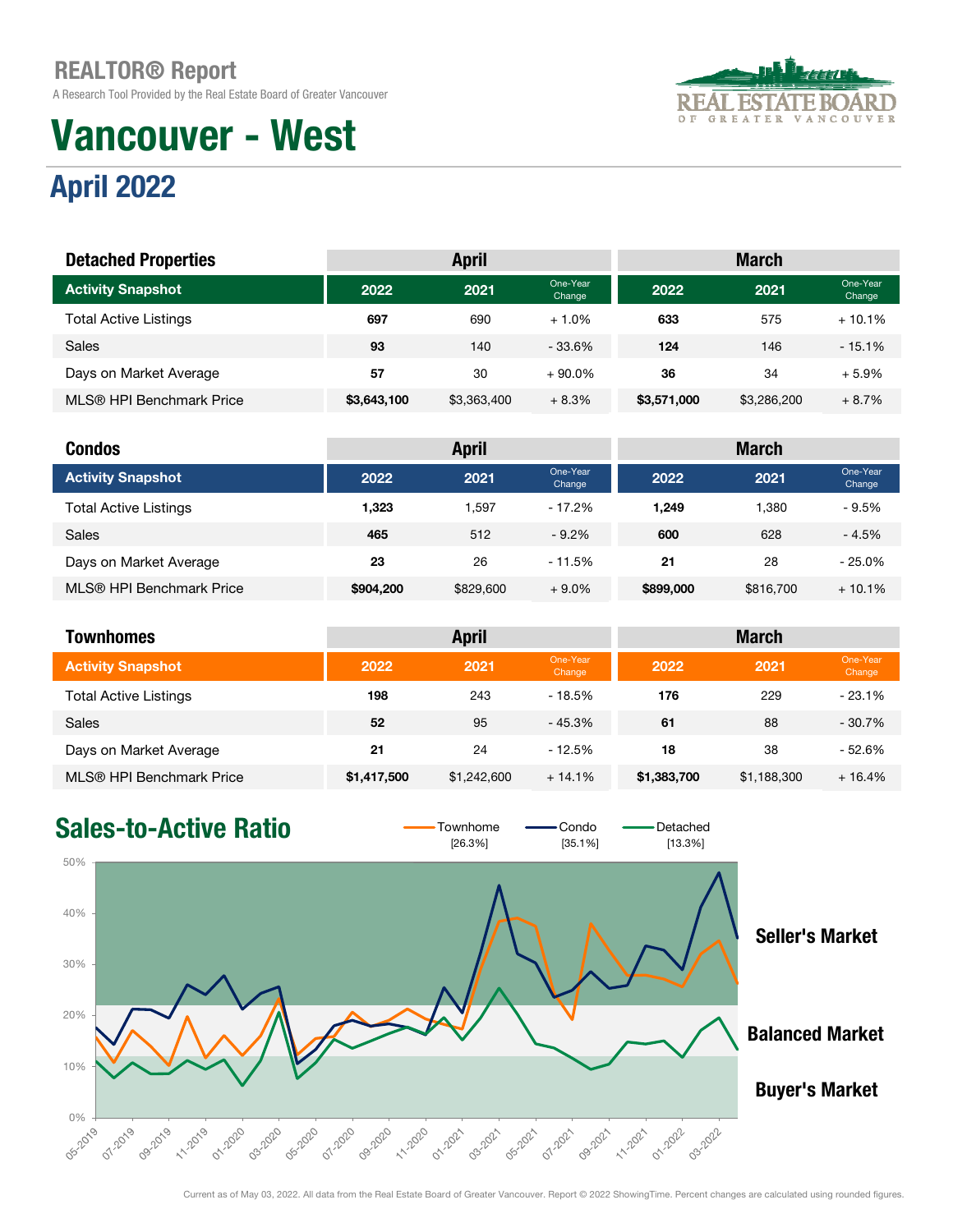A Research Tool Provided by the Real Estate Board of Greater Vancouver



### Vancouver - West

### Detached Properties Report – April 2022

| <b>Price Range</b>          | <b>Sales</b> | <b>Active</b><br><b>Listings</b> | <b>Avg Days</b><br>on Market |
|-----------------------------|--------------|----------------------------------|------------------------------|
| \$99,999 and Below          | ŋ            | ŋ                                | ŋ                            |
| \$100,000 to \$199,999      | $\Omega$     | O                                | 0                            |
| \$200,000 to \$399,999      | ŋ            | ŋ                                | O                            |
| \$400,000 to \$899,999      | 1            | O                                | 285                          |
| \$900,000 to \$1,499,999    | ŋ            | 2                                | O                            |
| \$1,500,000 to \$1,999,999  | $\Omega$     | 7                                | $\Omega$                     |
| \$2,000,000 to \$2,999,999  | 24           | 91                               | 16                           |
| \$3,000,000 and \$3,999,999 | 31           | 138                              | 59                           |
| \$4,000,000 to \$4,999,999  | 18           | 129                              | 41                           |
| \$5,000,000 and Above       | 19           | 330                              | 108                          |
| TOTAL                       | 93           | 697                              | 57                           |

| <b>Price Range</b>          | <b>Sales</b> | <b>Active</b><br><b>Listings</b> | <b>Avg Days</b><br>on Market | Neighbourhood      | <b>Sales</b>   | <b>Active</b><br><b>Listings</b> | <b>Benchmark</b><br>Price | One-Year<br><b>Change</b> |
|-----------------------------|--------------|----------------------------------|------------------------------|--------------------|----------------|----------------------------------|---------------------------|---------------------------|
| \$99,999 and Below          | $\pmb{0}$    | $\mathbf 0$                      | $\pmb{0}$                    | Arbutus            | 6              | 27                               | \$3,884,000               | $+9.4%$                   |
| \$100,000 to \$199,999      | $\mathbf 0$  | $\mathbf 0$                      | $\mathbf 0$                  | Cambie             | 11             | 52                               | \$2,887,200               | $+8.2%$                   |
| \$200,000 to \$399,999      | $\pmb{0}$    | $\mathbf 0$                      | $\pmb{0}$                    | Coal Harbour       | $\mathbf 0$    | 0                                | \$0                       | --                        |
| \$400,000 to \$899,999      | $\mathbf{1}$ | 0                                | 285                          | Downtown VW        | $\mathbf 0$    | 0                                | \$0                       | $-\, -$                   |
| \$900,000 to \$1,499,999    | $\mathbf 0$  | $\overline{c}$                   | $\pmb{0}$                    | Dunbar             | 13             | 76                               | \$3,136,700               | $+6.5%$                   |
| \$1,500,000 to \$1,999,999  | $\mathsf 0$  | $\overline{7}$                   | $\mathbf 0$                  | <b>Fairview VW</b> | $\mathbf 0$    | $\mathbf{1}$                     | \$0                       | $\overline{\phantom{a}}$  |
| \$2,000,000 to \$2,999,999  | 24           | 91                               | 16                           | <b>False Creek</b> | $\mathbf 0$    | 0                                | \$0                       | $\overline{\phantom{a}}$  |
| \$3,000,000 and \$3,999,999 | 31           | 138                              | 59                           | Kerrisdale         | 6              | 39                               | \$3,619,900               | $+7.6%$                   |
| \$4,000,000 to \$4,999,999  | 18           | 129                              | 41                           | Kitsilano          | 13             | 43                               | \$2,608,000               | $+5.1%$                   |
| \$5,000,000 and Above       | 19           | 330                              | 108                          | MacKenzie Heights  | $\overline{4}$ | 28                               | \$3,707,400               | $+5.9%$                   |
| <b>TOTAL</b>                | 93           | 697                              | 57                           | Marpole            | 6              | 60                               | \$2,848,100               | $+11.4%$                  |
|                             |              |                                  |                              | Mount Pleasant VW  | $\overline{2}$ | $\overline{2}$                   | \$2,609,200               | $+12.8%$                  |
|                             |              |                                  |                              | Oakridge VW        | 3              | 22                               | \$4,015,100               | $+1.3%$                   |
|                             |              |                                  |                              | Point Grey         | 11             | 90                               | \$3,793,600               | $+11.4%$                  |
|                             |              |                                  |                              | Quilchena          | $\overline{c}$ | 30                               | \$3,686,300               | + 13.9%                   |
|                             |              |                                  |                              | S.W. Marine        | $\overline{2}$ | 20                               | \$3,684,300               | $+13.4%$                  |
|                             |              |                                  |                              | Shaughnessy        | 4              | 70                               | \$5,441,300               | $+5.0%$                   |
|                             |              |                                  |                              | South Cambie       | $\overline{2}$ | $\overline{7}$                   | \$4,829,600               | $+7.0%$                   |
|                             |              |                                  |                              | South Granville    | 3              | 75                               | \$4,449,700               | $+10.4%$                  |
|                             |              |                                  |                              | Southlands         | 3              | 31                               | \$4,124,600               | $+12.9%$                  |
|                             |              |                                  |                              | University VW      | $\overline{c}$ | 22                               | \$3,866,200               | $+3.2%$                   |
|                             |              |                                  |                              | West End VW        | $\mathbf 0$    | $\overline{c}$                   | \$0                       | $- -$                     |
|                             |              |                                  |                              | Yaletown           | $\mathbf 0$    | 0                                | \$0                       | $\overline{\phantom{m}}$  |
|                             |              |                                  |                              | <b>TOTAL*</b>      | 93             | 697                              | \$3,643,100               | $+8.3%$                   |

\* This represents the total of the Vancouver - West area, not the sum of the areas above.



Current as of May 03, 2022. All data from the Real Estate Board of Greater Vancouver. Report © 2022 ShowingTime. Percent changes are calculated using rounded figures.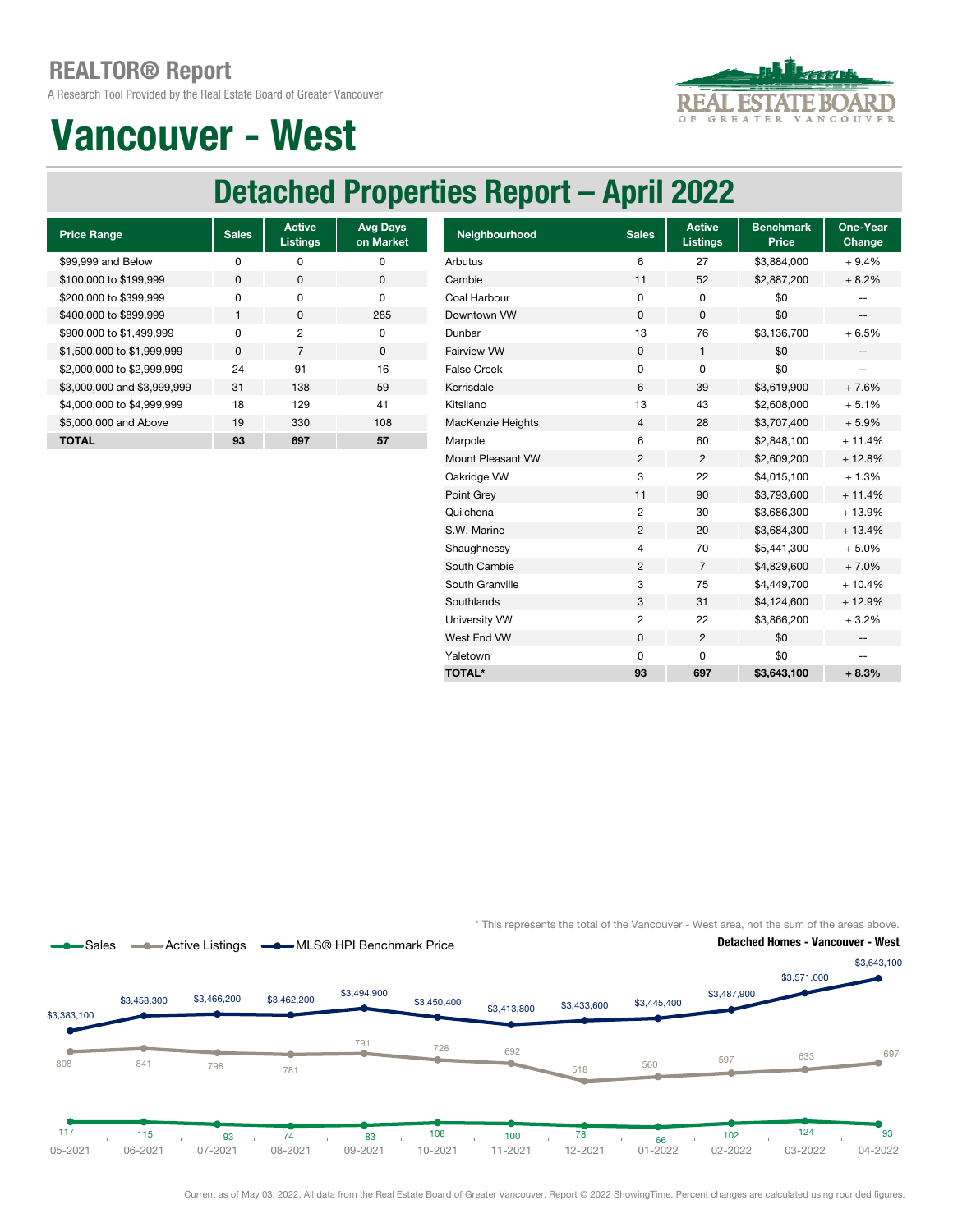A Research Tool Provided by the Real Estate Board of Greater Vancouver

### Vancouver - West



| <b>Price Range</b>          | <b>Sales</b>   | <b>Active</b><br><b>Listings</b> | <b>Avg Days</b><br>on Market |   |
|-----------------------------|----------------|----------------------------------|------------------------------|---|
| \$99,999 and Below          | 0              | 0                                | 0                            |   |
| \$100,000 to \$199,999      | $\Omega$       | 1                                | 0                            | C |
| \$200,000 to \$399,999      | $\overline{4}$ | 7                                | 50                           |   |
| \$400,000 to \$899,999      | 237            | 442                              | 16                           | С |
| \$900,000 to \$1,499,999    | 160            | 399                              | 19                           | г |
| \$1,500,000 to \$1,999,999  | 34             | 195                              | 37                           | F |
| \$2,000,000 to \$2,999,999  | 20             | 143                              | 43                           | F |
| \$3,000,000 and \$3,999,999 | $\overline{7}$ | 51                               | 73                           | k |
| \$4,000,000 to \$4,999,999  |                | 33                               | 467                          | k |
| \$5,000,000 and Above       | $\mathfrak{p}$ | 52                               | 216                          | Λ |
| <b>TOTAL</b>                | 465            | 1,323                            | 23                           | ٨ |
|                             |                |                                  |                              |   |

| <b>Price Range</b>          | <b>Sales</b>   | <b>Active</b><br><b>Listings</b> | <b>Avg Days</b><br>on Market | Neighbourhood      | <b>Sales</b>   | <b>Active</b><br><b>Listings</b> | <b>Benchmark</b><br><b>Price</b> | One-Year<br>Change       |
|-----------------------------|----------------|----------------------------------|------------------------------|--------------------|----------------|----------------------------------|----------------------------------|--------------------------|
| \$99,999 and Below          | 0              | $\mathbf 0$                      | 0                            | Arbutus            | 0              | 0                                | \$0                              | $-$                      |
| \$100,000 to \$199,999      | 0              | $\mathbf{1}$                     | $\mathbf 0$                  | Cambie             | 15             | 66                               | \$810,300                        | $+13.3%$                 |
| \$200,000 to \$399,999      | 4              | $\overline{7}$                   | 50                           | Coal Harbour       | 20             | 117                              | \$1,103,600                      | $+1.4%$                  |
| \$400,000 to \$899,999      | 237            | 442                              | 16                           | Downtown VW        | 116            | 285                              | \$756,900                        | $+5.6%$                  |
| \$900,000 to \$1,499,999    | 160            | 399                              | 19                           | Dunbar             | 1              | 10                               | \$817,600                        | $+13.6%$                 |
| \$1,500,000 to \$1,999,999  | 34             | 195                              | 37                           | <b>Fairview VW</b> | 28             | 48                               | \$937,400                        | $+11.2%$                 |
| \$2,000,000 to \$2,999,999  | 20             | 143                              | 43                           | <b>False Creek</b> | 41             | 66                               | \$943,900                        | $+8.6%$                  |
| \$3,000,000 and \$3,999,999 | $\overline{7}$ | 51                               | 73                           | Kerrisdale         | 8              | 24                               | \$1,007,400                      | $+12.2%$                 |
| \$4,000,000 to \$4,999,999  | 1              | 33                               | 467                          | Kitsilano          | 40             | 50                               | \$737,900                        | $+6.8%$                  |
| \$5,000,000 and Above       | 2              | 52                               | 216                          | MacKenzie Heights  | 0              | 0                                | \$0                              | $\overline{\phantom{a}}$ |
| <b>TOTAL</b>                | 465            | 1,323                            | 23                           | Marpole            | 12             | 42                               | \$693,400                        | $+12.3%$                 |
|                             |                |                                  |                              | Mount Pleasant VW  | $\overline{c}$ | 7                                | \$680,600                        | $+11.0%$                 |
|                             |                |                                  |                              | Oakridge VW        | 15             | 23                               | \$1,123,600                      | $+5.8%$                  |
|                             |                |                                  |                              | Point Grey         | 2              | 12                               | \$719,500                        | $+12.9%$                 |
|                             |                |                                  |                              | Quilchena          | 3              | 5                                | \$1,222,300                      | $+14.2%$                 |
|                             |                |                                  |                              | S.W. Marine        | $\overline{c}$ | 9                                | \$559,800                        | $+9.5%$                  |
|                             |                |                                  |                              | Shaughnessy        | $\overline{c}$ | 1                                | \$766,700                        | $+16.1%$                 |
|                             |                |                                  |                              | South Cambie       | 5              | 25                               | \$1,038,400                      | $+7.4%$                  |
|                             |                |                                  |                              | South Granville    | 6              | 11                               | \$1,177,000                      | $+12.0%$                 |
|                             |                |                                  |                              | Southlands         | 0              | 1                                | \$881,200                        | $+11.1%$                 |
|                             |                |                                  |                              | University VW      | 36             | 113                              | \$1,147,300                      | $+16.8%$                 |
|                             |                |                                  |                              | West End VW        | 53             | 173                              | \$746,900                        | $+8.0%$                  |
|                             |                |                                  |                              | Yaletown           | 58             | 235                              | \$912,300                        | $+9.0%$                  |
|                             |                |                                  |                              | <b>TOTAL*</b>      | 465            | 1,323                            | \$904,200                        | $+9.0%$                  |

\* This represents the total of the Vancouver - West area, not the sum of the areas above.



Current as of May 03, 2022. All data from the Real Estate Board of Greater Vancouver. Report © 2022 ShowingTime. Percent changes are calculated using rounded figures.

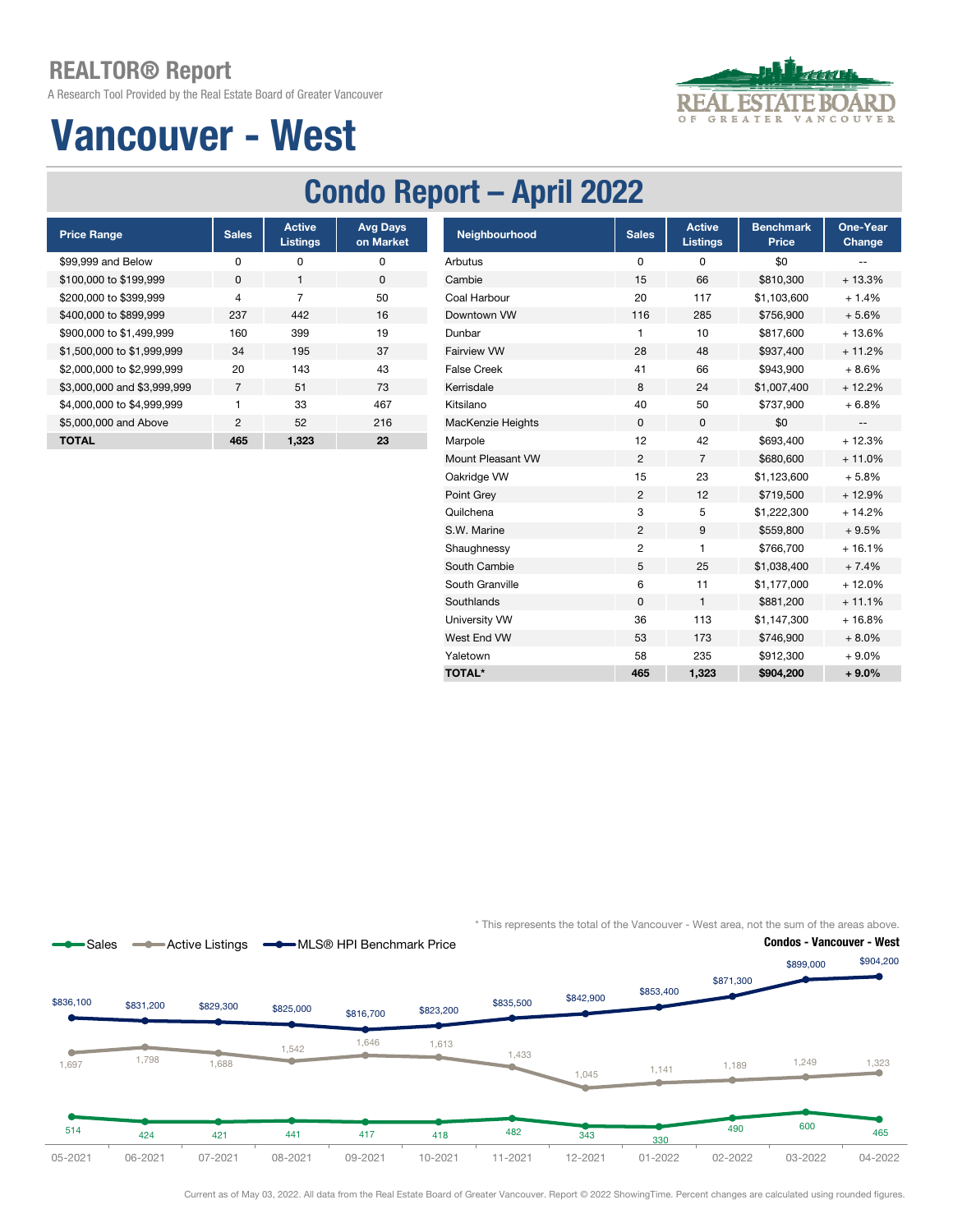A Research Tool Provided by the Real Estate Board of Greater Vancouver



## Vancouver - West

### Townhomes Report – April 2022

| <b>Price Range</b>          | <b>Sales</b> | <b>Active</b><br><b>Listings</b> | Days on<br><b>Market</b> |
|-----------------------------|--------------|----------------------------------|--------------------------|
| \$99,999 and Below          | O            | ŋ                                | O                        |
| \$100,000 to \$199,999      | <sup>0</sup> | <sup>0</sup>                     | 0                        |
| \$200,000 to \$399,999      | <sup>0</sup> | $\Omega$                         | O                        |
| \$400,000 to \$899,999      | 3            | 11                               | 29                       |
| \$900,000 to \$1,499,999    | 21           | 46                               | 18                       |
| \$1,500,000 to \$1,999,999  | 19           | 74                               | 19                       |
| \$2,000,000 to \$2,999,999  | 8            | 45                               | 34                       |
| \$3,000,000 and \$3,999,999 | 1            | 17                               | $\overline{\mathcal{A}}$ |
| \$4,000,000 to \$4,999,999  | U            | 2                                | O                        |
| \$5,000,000 and Above       | $\Omega$     | 3                                | $\Omega$                 |
| TOTAL                       | 52           | 198                              | 21                       |

| <b>Price Range</b>          | <b>Sales</b> | <b>Active</b><br><b>Listings</b> | Days on<br><b>Market</b> | Neighbourhood      | <b>Sales</b>   | <b>Active</b><br><b>Listings</b> | <b>Benchmark</b><br><b>Price</b> | <b>One-Year</b><br>Change                     |
|-----------------------------|--------------|----------------------------------|--------------------------|--------------------|----------------|----------------------------------|----------------------------------|-----------------------------------------------|
| \$99,999 and Below          | $\pmb{0}$    | 0                                | $\pmb{0}$                | Arbutus            | $\mathbf 0$    | 0                                | \$0                              | $- -$                                         |
| \$100,000 to \$199,999      | $\mathbf{0}$ | $\mathbf 0$                      | $\mathbf 0$              | Cambie             | $\overline{4}$ | 28                               | \$1,510,800                      | $+18.8%$                                      |
| \$200,000 to \$399.999      | 0            | $\mathbf 0$                      | 0                        | Coal Harbour       | 0              | 4                                | \$2,016,600                      | $+9.3%$                                       |
| \$400,000 to \$899,999      | 3            | 11                               | 29                       | Downtown VW        | 3              | 5                                | \$1,423,900                      | $+11.1%$                                      |
| \$900,000 to \$1,499,999    | 21           | 46                               | 18                       | Dunbar             |                | 2                                | \$0                              |                                               |
| \$1,500,000 to \$1,999,999  | 19           | 74                               | 19                       | <b>Fairview VW</b> | $\overline{7}$ | 17                               | \$1,266,500                      | $+17.6%$                                      |
| \$2,000,000 to \$2,999,999  | 8            | 45                               | 34                       | <b>False Creek</b> | 3              | 8                                | \$970,200                        | $-4.7%$                                       |
| \$3,000,000 and \$3,999,999 | $\mathbf{1}$ | 17                               | 4                        | Kerrisdale         | $\mathbf 0$    | $\mathbf{1}$                     | \$1,884,100                      | $+21.2%$                                      |
| \$4,000,000 to \$4,999,999  | $\mathbf 0$  | $\overline{2}$                   | 0                        | Kitsilano          | 11             | 19                               | \$1,310,300                      | $+8.6%$                                       |
| \$5,000,000 and Above       | 0            | 3                                | $\mathbf 0$              | MacKenzie Heights  | 0              | $\overline{2}$                   | \$0                              | $\overline{\phantom{a}}$                      |
| <b>TOTAL</b>                | 52           | 198                              | 21                       | Marpole            | 3              | 20                               | \$1,430,600                      | $+21.2%$                                      |
|                             |              |                                  |                          | Mount Pleasant VW  | $\overline{4}$ | 5                                | \$1,361,000                      | $+8.8%$                                       |
|                             |              |                                  |                          | Oakridge VW        | $\overline{c}$ | 6                                | \$1,940,500                      | $+21.9%$                                      |
|                             |              |                                  |                          | Point Grey         | 0              | 3                                | \$1,304,200                      | $+18.3%$                                      |
|                             |              |                                  |                          | Quilchena          | $\overline{2}$ | $\overline{c}$                   | \$1,865,200                      | $+20.2%$                                      |
|                             |              |                                  |                          | S.W. Marine        | $\mathbf 0$    | $\overline{2}$                   | \$0                              | $\mathord{\hspace{1pt}\text{--}\hspace{1pt}}$ |
|                             |              |                                  |                          | Shaughnessy        |                | 6                                | \$2,171,600                      | $+13.5%$                                      |
|                             |              |                                  |                          | South Cambie       | $\mathbf{1}$   | 5                                | \$2,095,900                      | $+21.7%$                                      |
|                             |              |                                  |                          | South Granville    | 1              | 24                               | \$1,899,900                      | $+17.2%$                                      |
|                             |              |                                  |                          | Southlands         | $\mathbf 0$    | $\mathbf{1}$                     | \$0                              | $- -$                                         |
|                             |              |                                  |                          | University VW      | $\overline{7}$ | 18                               | \$2,049,500                      | $+21.2%$                                      |
|                             |              |                                  |                          | West End VW        | 0              | $\overline{2}$                   | \$1,500,800                      | $+9.0%$                                       |
|                             |              |                                  |                          | Yaletown           | $\overline{c}$ | 18                               | \$1,957,800                      | $+9.2%$                                       |
|                             |              |                                  |                          | <b>TOTAL*</b>      | 52             | 198                              | \$1,417,500                      | $+14.1%$                                      |

\* This represents the total of the Vancouver - West area, not the sum of the areas above.



Current as of May 03, 2022. All data from the Real Estate Board of Greater Vancouver. Report © 2022 ShowingTime. Percent changes are calculated using rounded figures.